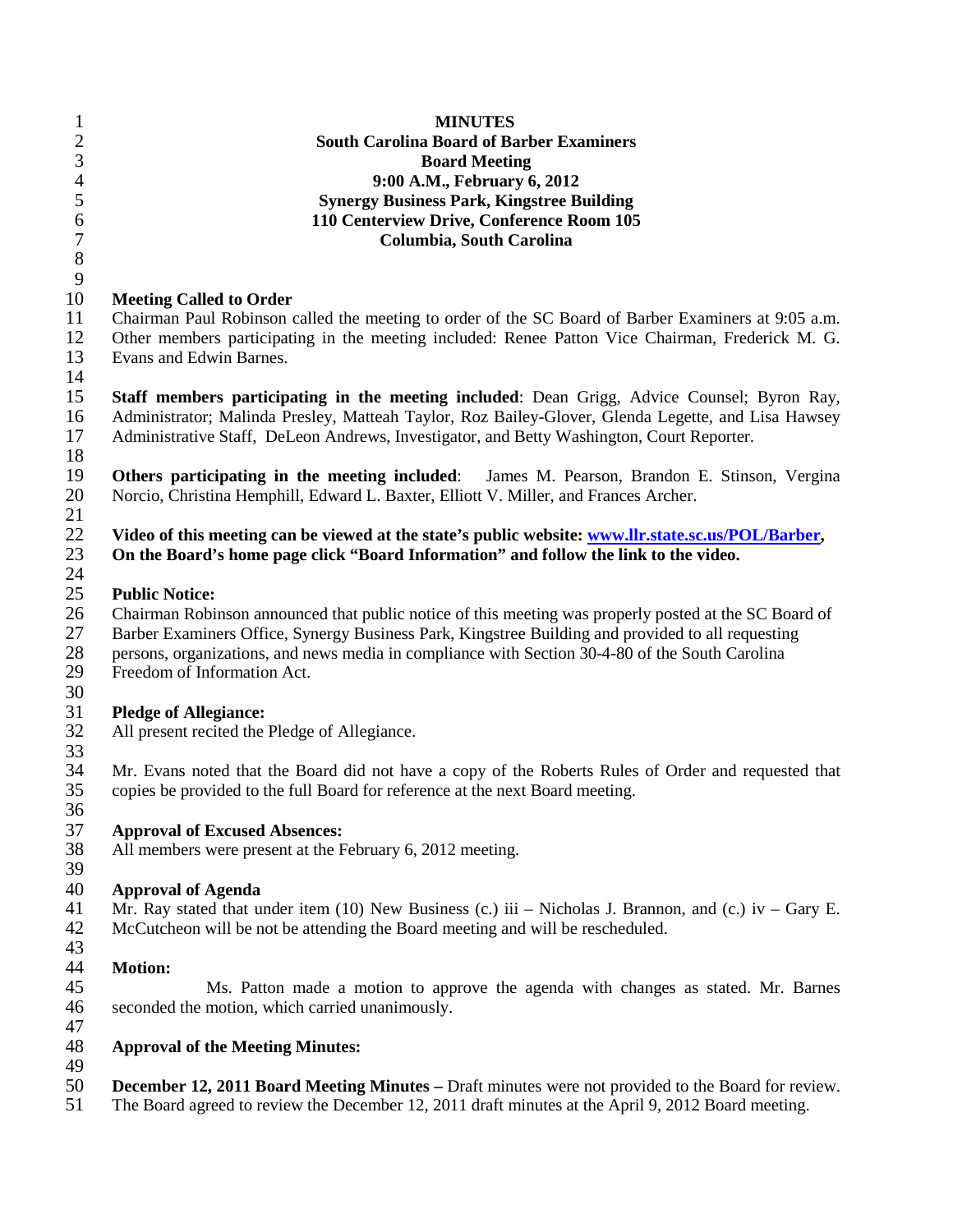### 52 **November 28, 2011 Telephone Conference Call Meeting Minutes:**

## 53<br>54

## 54 **Motion:**

55 Mr. Evans made a motion to approve the November 28, 2011 telephone conference call 56 minutes. Ms. Patton seconded the motion, which carried unanimously. 57

 **Chairman's Remarks – Paul Robinson** Chairman Robinson expressed his gratitude for being elected the new Board Chairman. He also recognized the outgoing Chairman, Mr. Edwin Barnes for his 20+ years of dedicated service to the Barber Board and the Barber profession. Chairman Robinson stated the Board would recognize Mr. Barnes service at a later time. Mr. Robinson thanked his parents for helping him thus far as his family has been in the Barber profession for 57 years. He also thanked the late Mr. Hampton, former inspector for the 64 Barber Board who planted the notion of becoming part of the Barber Board. Chairman Robinson stated that he looked forward to serving the people of South Carolina. that he looked forward to serving the people of South Carolina.

66

### 67 **Administrator's Remarks, for Information – Byron Ray**

Mr. Ray reminded the Board that the Ethics Commission documents were due by April 15, 2012 and that

- 69 the documents can only be submitted electronically. Mr. Ray requested that Board members let him
- 70 know via email when they submit the documents.

### $\frac{71}{72}$ 72 **Chairman's Remarks – Paul Robinson**

73 Board member Mr. Evans wanted to know if the Engine Bill revisions were complete. Mr. Grigg stated

74 that the legislature is in the process of reviewing the revisions submitted. Chairman Robinson recognized<br>75 Mr. Barnes, who attended the Legislative Subcommittee meeting in December, 2011. Mr. Barnes stated 75 Mr. Barnes, who attended the Legislative Subcommittee meeting in December, 2011. Mr. Barnes stated

76 that he spoke with LLR Director, Katherine Templeton who answered questions about the Barber Board

77 being listed for deregulation. Mr. Barnes was assured by several Senators that the Barber Board was not

78 listed for deregulation, and that the Barber Board was removed from the Legislative Subcommittee

79 meeting agenda. Mr. Barnes also received a call from the Governor's office to further assure him that the 80 Barber Board was not listed for deregulation.

Barber Board was not listed for deregulation.

 $\begin{array}{c} 81 \\ 82 \end{array}$ 82 Chairman Robinson stated that he meet with Mr. Ray and Mr. Spoon to discuss how to help the board 83 meetings to progress more efficiently. Some of those items discussed were, informing participants of 84 their rights prior to coming to the meeting. Staff must inform applicants that they have the right to bring<br>85 forth witnesses, general counsel, and affidavits relevant to support their circumstances. Applicants must forth witnesses, general counsel, and affidavits relevant to support their circumstances. Applicants must 86 identify permit numbers, and names of schools and OJT instructors ahead of time, so that staff will be 87 able to research their requests in a more efficient manner. Make sure applicants bring in the number of total hours completed up until the time they make a request for a third permit. Applicants should also 88 total hours completed up until the time they make a request for a third permit. Applicants should also<br>89 bring in more details about circumstances why they have not completed their course of study. Provide 89 bring in more details about circumstances why they have not completed their course of study. Provide<br>90 proof of probation or parole completion or adiudication by the court system, in writing, and updated 90 proof of probation or parole completion or adjudication by the court system, in writing, and updated 91 SLED reports with their application. If documents are older than two months staff should ensure an 92 updated SLED report is received so the Board can make a decision on applications when they come 93 before the Board. With requests for a third permit, there should be a letter from the school and or the OJT 94 Instructor who the applicant will be training under. Applications from foreign candidates must have<br>95 properly translated documents by government officials as well as documented court orders, voluntary 95 properly translated documents by government officials as well as documented court orders, voluntary<br>96 counseling and community service information. Anything applicants can bring with them that will 96 counseling and community service information. Anything applicants can bring with them that will<br>97 demonstrate positive activities since being released from the criminal iustice system is helpful. The 97 demonstrate positive activities since being released from the criminal justice system is helpful. The 98 Board members will be provided with a Board member manual which will be ready for the next mee 98 Board members will be provided with a Board member manual which will be ready for the next meeting.<br>99 The open meetings law which determines the guidelines for Board meetings is available on-line and can The open meetings law which determines the guidelines for Board meetings is available on-line and can 100 be downloaded.

- 101
- 102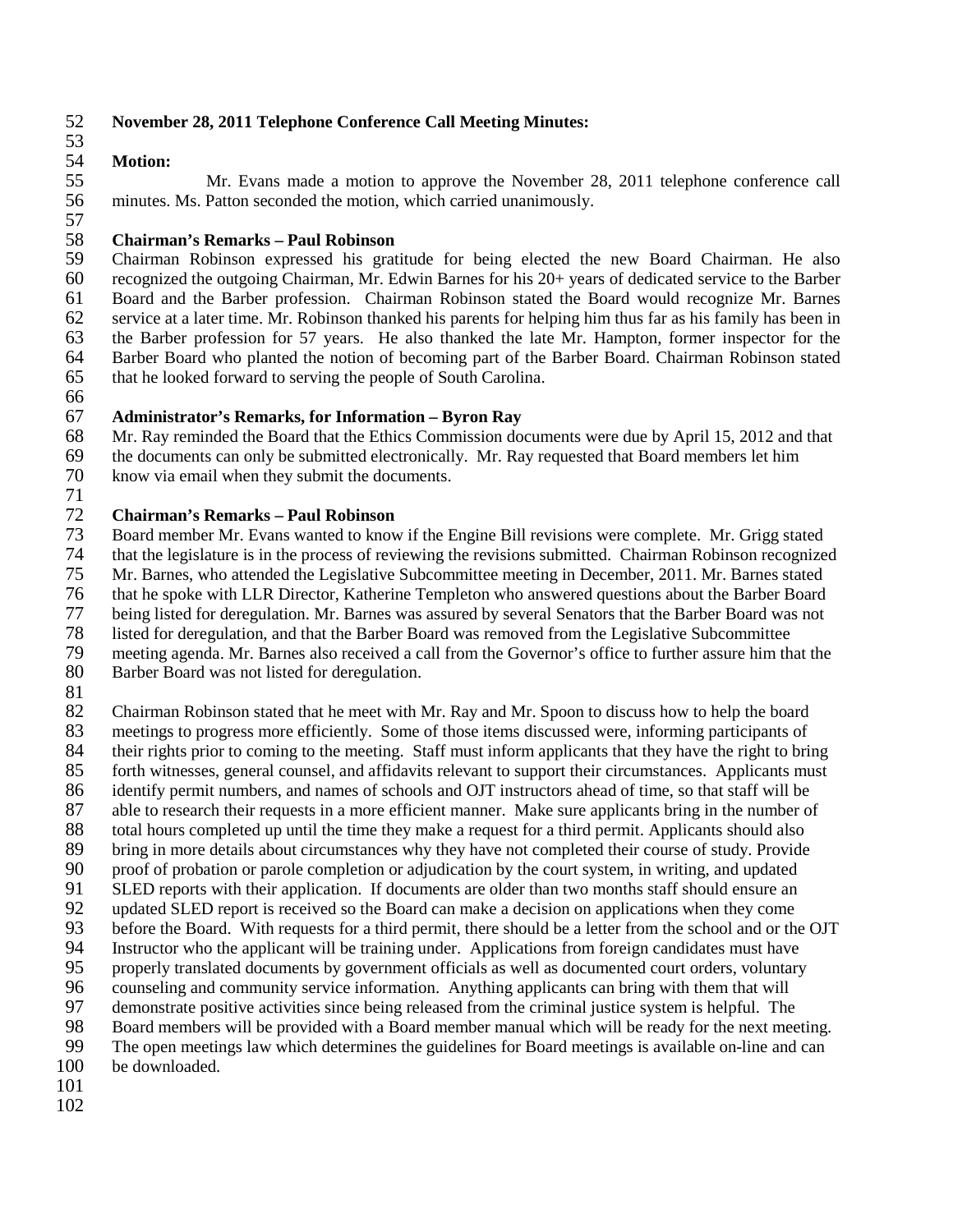## **Inspections Report:**

- Mr. DeLeon Andrews, LLR Investigator, stated there were 10 active cases, 12 were closed and LLR received 22 cases this year. The Board accepted the data as information.
- 

### **OGC-Office of General Counsel Report – There was none.**

### $\frac{108}{109}$ **Old Business**

Mr. Barnes stated that he needed to know if the Board had received approval from LLR about

- attending the National meeting in San Diego, California. Mr. Ray stated that he has not heard
- anything back yet, but that he did receive information from Mr. Barnes. Ms. Patton stated that
- she would turn in her information to Mr. Ray today. Mr. Ray stated that he will take care of getting an answer today.
- 

Chairman Robinson stated that in the previous meeting the Board had requested a meeting with

- PCS to question them about some of the processes they have in place. Chairman Robinson
- wanted to know if there was a meeting set up with PCS or one of their representatives yet? Mr.
- Ray stated that there would be a conference call meeting with PCS on 2/14/12 and that he would
- give the Board the time the meeting would start. Chairman Robinson wanted to address the issue
- of hours received by PCS, but no verification of those hours are given to LLR staff that the
- individual received their hours properly. The Board still may want a representative from PCS to
- come to the Board meeting in the Spring to answer questions.
- 

Mr. Barnes stated that he went to Florida a few weeks go to work with the NIC and PCS as they

- are getting ready to change the format on testing procedures. Mr. Barnes stated that he worked
- with a team for five days on the practical part of the test, and that the techniques are changing as
- well as the shaving portion.
- 

Mr. Ray stated that he will forward the email he received about PCS to the Board, as he did not

have a chance to read it completely. Ms. Patton asked if the email was sent to all instructors, but

- Mr. Ray stated that he did not know. Mr. Evans pointed out that he was public member, and that
- he could not have anything to do with the testing, so please omit him from the emails regarding
- testing.

# 135<br>136

### **New Business Approval of Third Student Permit for Mr. James M. Pearson**

Mr. Pearson submitted a letter requesting an appearance before the Board seeking approval for the issuance of a third student permit. Mr. Pearson stated the transcript shows 1,258 hours completed at the Harley's Barber College. Mr. Pearson stated he left Harley so he can complete OJT training instead. Mr. 141 Pearson testified that he became frustrated with Harley's College because he started the program in June 142 2010 and had still not completed his hours. He felt that he had achieved more hours than the school 142 2010 and had still not completed his hours. He felt that he had achieved more hours than the school<br>143 reported on the transcript. The Board pointed out that the OJT hours would require him to complete 1920 reported on the transcript. The Board pointed out that the OJT hours would require him to complete 1920 144 hours instead of the 1500 hours of school training. Mr. Pearson stated that he was a part-time student and felt the school was trying to charge him more money. The Board pointed out that the transcript indicated felt the school was trying to charge him more money. The Board pointed out that the transcript indicated "poor attendance". Mr. Pearson explained that he was only attending part-time and now wants to complete his hours as an OJT under Ms. Yolanda Fleming.

- 
- 
-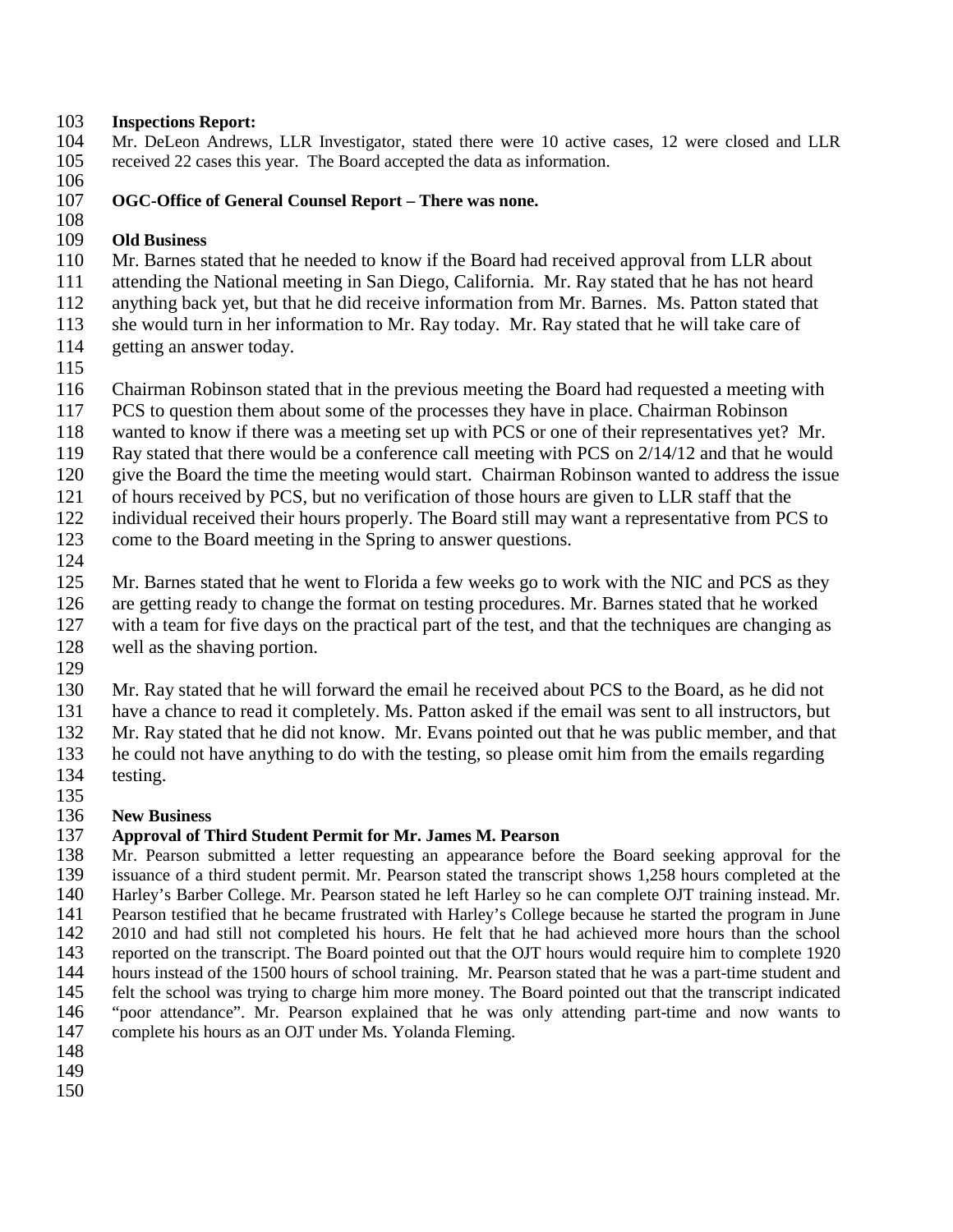## 151 **Motion:**

Mr. Evans made a motion to approve the third student permit. Ms. Patton seconded the motion, 153 which carried. Mr. Barnes voted nay. Chairman Robinson pointed out to Mr. Pearson that the Board does not extend a fourth permit. does not extend a fourth permit. 155

156 **Approval of Third Student Permit for Mr. Brandon E. Stinson** 157 Mr. Alexander submitted a letter requesting an appearance before the Board seeking approval for the 158 issuance of a third student permit. Mr. Stinson stated that personal problems and his work schedule 158 issuance of a third student permit. Mr. Stinson stated that personal problems and his work schedule<br>159 prevented him from completing his hours. Mr. Stinson stated that he has a very ill child at home and had 159 prevented him from completing his hours. Mr. Stinson stated that he has a very ill child at home and had 160 to change his work hours to help care for his sick child. He is now in a position to go to a shop full time 161 and plans to work with Mr. Claude Shelton at Shelton's Barber Shop in Chester, SC. Mr. Stinson did not 162 bring evidence to show he completed any hours.

163<br>164

164 Chairman Robinson stated that staff must endure that applicants are notified what they need to bring (like 165 evidence of their hours) to the Board meeting. Mr. Stinton stated that for the first permit he was evidence of their hours) to the Board meeting. Mr. Stinton stated that for the first permit he was completing 3 hours per day for 1 year. For the second permit he stated he spent about 6 months at 3 hours per day.

168 169 **Motion:**

170 Mr. Barnes made a motion to approve the third student permit. Ms. Patton seconded the motion, 171 which carried unanimously.

 **Approval of Licensure by Reciprocity – Ms. Vergina Norcio** Ms. Norcio submitted a letter requesting an appearance before the Board seeking approval for the issuance of her Barber license by reciprocity. Ms. Norcio stated she went to high school in the Philippines in 1966 and that because she was a military wife and traveled extensively with her husband, she lost her diploma. She stated she has a document showing she went to community college only. Ms. 178 Norcio stated she went to Barber school from May 2004 – January 2005 where she received 1500 hours<br>179 of classroom training. She passed her examinations and worked in several shops in addition to owning her 179 of classroom training. She passed her examinations and worked in several shops in addition to owning her own shop called MGB Magnificent Cuts. own shop called MGB Magnificent Cuts.

181

172

## 182 **Motion:**

183 Mr. Barnes made a motion to approve the application by reciprocity. Ms. Patton seconded the motion, which carried unanimously. motion, which carried unanimously. 185

## 186 **Approval of Apprentice Registered/Master Haircare Application for Ms. Christina Hemphill**

187 Ms. Hemphill was sent a letter on January 24, 2012 to appear before the Board seeking approval an 188 Approval experience Registered / Master Haircare license with a criminal background report. Ms. Hemphill 188 Apprentice Registered / Master Haircare license with a criminal background report. Ms. Hemphill<br>189 testified she had no excuses for what she had done. Her life is better now and she is not on probation or testified she had no excuses for what she had done. Her life is better now and she is not on probation or parole from the drug charges. Ms. Hemphill stated that she voluntarily went to a 90 day rehabilitation center in Florida, and that she has not had any arrests since October 2011. She has a job at Sport Clips in Newport, SC. Her 90 day permit expired, but she was told by PCS that she would work on she examination score sheet.

### 194<br>195 **Motion:**

196 Ms. Patton made a motion to approve the license. Mr. Evans seconded the motion, which carried unanimously. unanimously.

### 198<br>199 199 **Approval of Apprentice Registered/Master Haircare Application for Mr. Edward L. Baxter**

200 Mr. Baxter was sent a letter on January 24, 2012 to appear before the Board seeking approval an <br>201 Apprentice Registered / Master Haircare license with a criminal background report. Mr. Baxter appeared

201 Apprentice Registered / Master Haircare license with a criminal background report. Mr. Baxter appeared